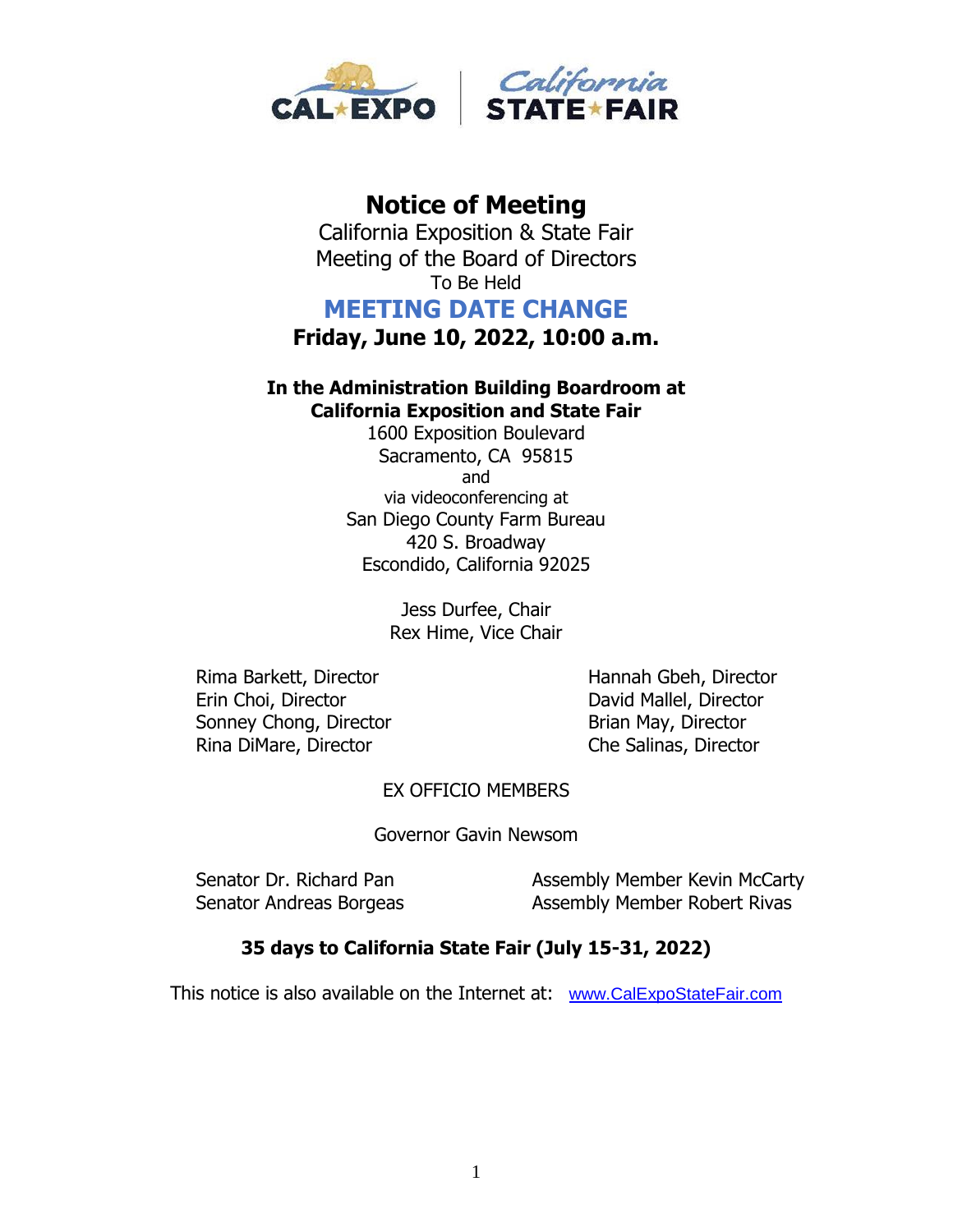#### **Mission Statement**

The California Exposition & State Fair mission is to create a State Fair experience reflecting California including its industries, agriculture, and diversity of its people, traditions and trends shaping its future supported by year-round events.

#### **Policy Statement**

The Board shall serve as the policy-making body for the California Exposition & State Fair and shall have full responsibility for the year-round management and operation of all facilities of the California Exposition & State Fair.

#### **Public Comment**

Any member of the public wishing to address the Board on any matter listed for consideration on this agenda should review the Public Participation Instructions on the front page of this agenda. All speakers will be recognized by the Chair and be allowed a maximum of three minutes to address the Board at the time the agenda item is being considered by the Board. If you wish to address the Board on a matter not listed on the agenda, you have that right. If

you wish to exercise that right, please review the Public Participation Instructions on the front page of this agenda. You will be allowed a maximum of three minutes to address the Board during the Public Comment item on the agenda.

#### **AGENDA**

#### **1. CALL TO ORDER – Public Meeting**

All matters noticed on this agenda, in any category, may be considered for action as listed. Any items not so noticed may not be considered. Items listed on this agenda may be considered in any order, at the discretion of the Chair.

## **2. ROLL CALL**

#### **3. INTRODUCTION OF GUESTS & STAFF**

## **4. PUBLIC COMMENT ON MATTERS NOT ON THE AGENDA**

In accordance with state law, the Board will not comment or otherwise consider Public Comment matters until and unless such item has been properly noticed for a future meeting.